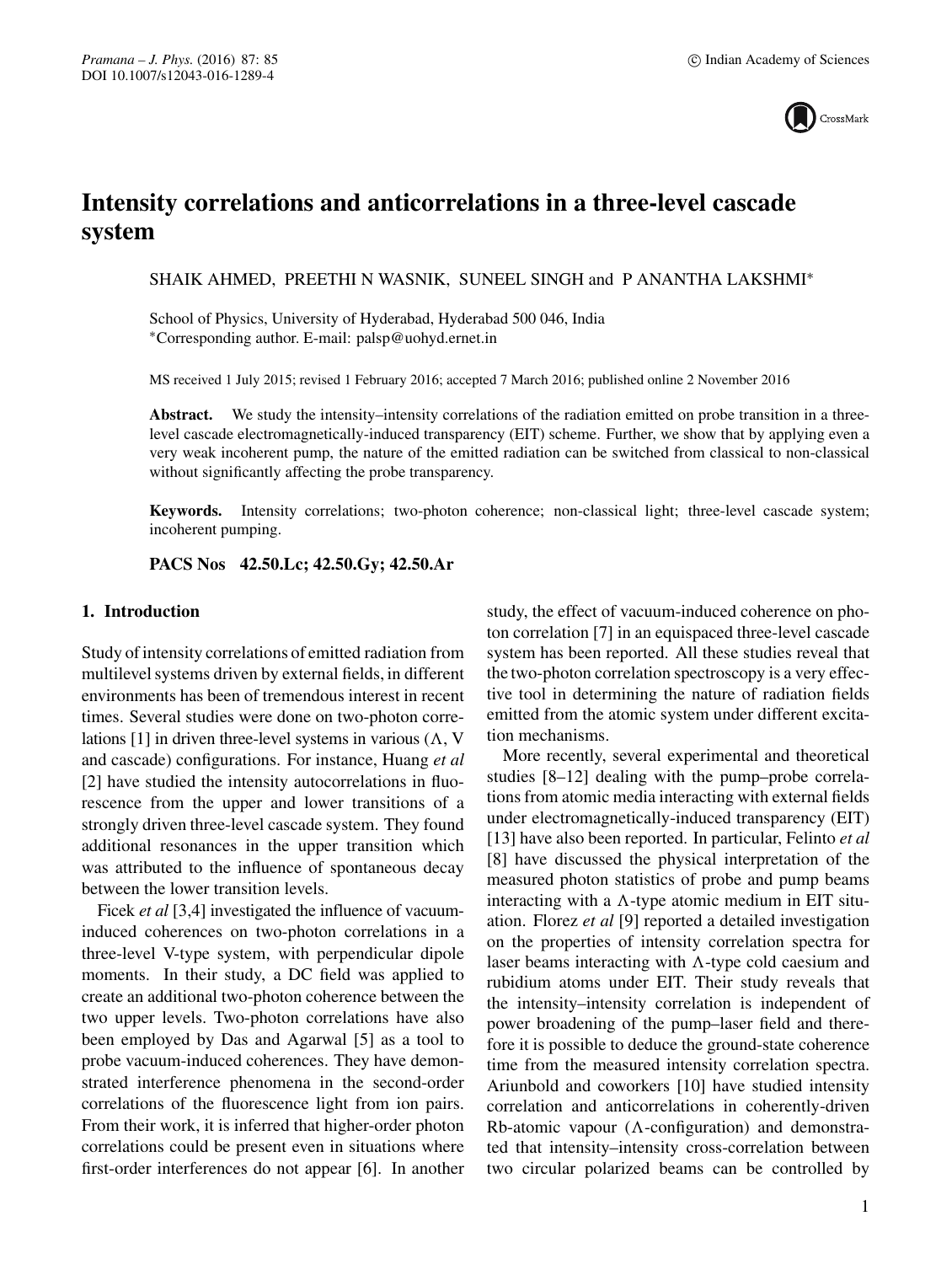applying an external magnetic field. Almost all of these studies have been conducted in atomic systems modelled as  $\Lambda$  systems. It would also be interesting from the experimental point of view to investigate the nature of emitted radiation in the cascade-type EIT scheme with extension to the LWI configuration, the latter of which involves application of an incoherent pump. The present work deals with such a study.

For this purpose, we have considered an atomic system in a three-level cascade configuration, which can be related to a typical EIT scheme in any of the alkali atoms [13]. The lower transition of this cascade system is driven by a weak probe field while the upper transition is driven by a strong pump field. As our study does not include vacuum-induced coherence effects, we do not impose any restrictions on the orientation of the dipole moments as well as the energy level separations of the upper and lower transitions. On the other hand, our model incorporates the effect of incoherent pumping from the ground level to both the excited levels, in addition to the spontaneous emission decays.

The radiation field emitted, in the far-field zone, in both the pump and probe transitions, can be expressed in terms of atomic operators. Using the quantum regression theorem, the multitime correlation functions can be written in terms of the expectation values of the atomic operators in steady state multiplied by the function of the delayed time, which comes from the assumption of statistical stationarity of the fields.

It is usually believed that incoherent pumping would tend to decohere the system. Contrary to this intuitive understanding, it was demonstrated [14] that an appropriate rate of incoherent pumping is essential to produce an optimal steady-state value of spontaneously generated entanglement which is a signature of nonclassical behaviour. Furthermore, in a different study [15], it was found that only in the presence of incoherent pumping alone, the phase control of the dispersion, absorption and group index can be realized. Our studies also demonstrate that application of a very weak incoherent pump can significantly alter the characteristics of the emitted radiation. For suitable values of parameters, the two-photon correlation function in the probe transition oscillates between non-classical and classical behaviour, as evident from its second-order correlation function.

The organization of this paper is as follows: In §2 the mathematical formulation for obtaining the equations of motion for the atomic density matrix elements is given. This is followed by a brief description of the intensity–intensity correlation functions of the fluorescent fields in terms of the correlation functions of the atomic operators. In §3, we present a detailed analysis of the behaviour of the above system in terms of the absorption spectra and the corresponding intensity– intensity correlation function (using the convention of refs [8–12]) for the probe transition.

## **2. Formulation**

We model the atom as a three-level system in cascade configuration. The atomic level scheme is shown in figure 1. The top level  $|3\rangle$  (energy  $E_3$ ) decays spontaneously with a rate  $2\gamma_{32}$  to the intermediate level  $|2\rangle$ (energy  $E_2$ ) which decays spontaneously with a rate  $2\gamma_{21}$  to the ground level  $|1\rangle$  (energy  $E_1$ ). The pump and the probe laser fields drive the transitions  $|2\rangle - |3\rangle$  and  $|1\rangle$ – $|2\rangle$  with Rabi frequencies  $\Omega_c$  and  $\Omega_p$  respectively. In addition, the upper level of the probe transition  $|2\rangle$ may be incoherently pumped from the ground level  $|1\rangle$ , at the rate  $\Lambda_{12}$ .

The Hamiltonian for this system in the electric dipole approximation is

$$
H = H_0 - (|3\rangle\langle 2|\vec{\mu}_{32} + |2\rangle\langle 3|\vec{\mu}_{23}) \cdot (\vec{E}_c e^{-i\omega_c t} + \text{c.c.})
$$

$$
- (|2\rangle\langle 1|\vec{\mu}_{21} + |1\rangle\langle 2|\vec{\mu}_{12}) \cdot (\vec{E}_p e^{-i\omega_p t} + \text{c.c.}). \tag{1}
$$

The equation of motion for the density operator  $\rho$  of the atomic system is

$$
i\hbar \frac{\partial \rho}{\partial t} = -[H, \rho] + \mathcal{L}\rho,\tag{2}
$$

where the second term accounts for the spontaneous emission from the upper levels. The equations of motion of the density matrix elements of the system after making rotating wave approximation are obtained as

$$
\frac{d\rho_{11}}{dt} = -2\Lambda_{12}\rho_{11} + 2(\gamma_{21} + \Lambda_{12})\rho_{22} + i\Omega_{p}(\rho_{21} - \rho_{12}),
$$



**Figure 1.** Three-level cascade system–energy levels and interaction scheme.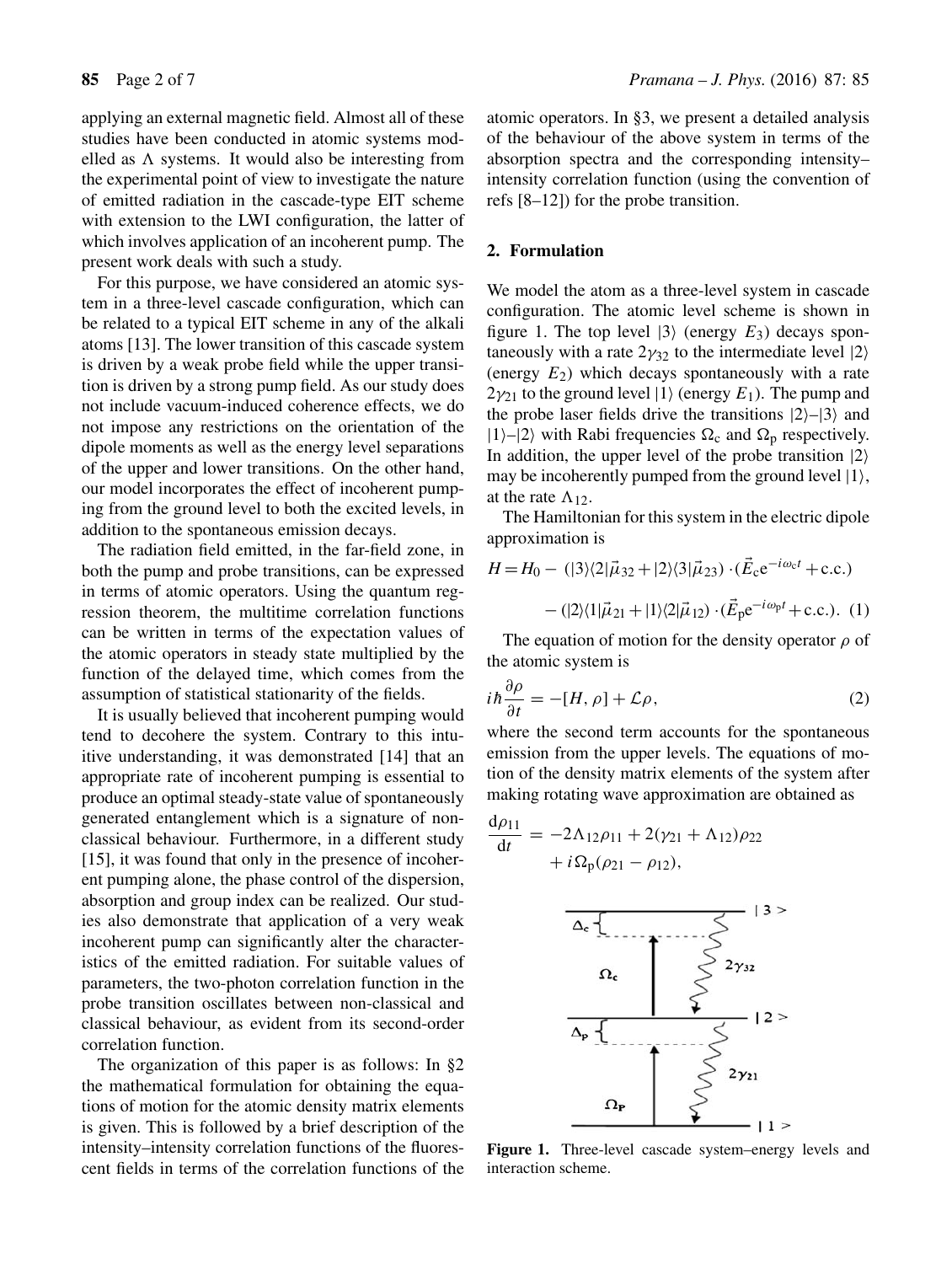$$
\frac{d\rho_{22}}{dt} = 2\Lambda_{12}\rho_{11} + 2\gamma_{32}\rho_{33} - 2(\gamma_{21} + \Lambda_{12})\rho_{22} \n- i\Omega_{p}(\rho_{21} - \rho_{12}) - i\Omega_{c}(\rho_{23} - \rho_{32}), \n\frac{d\rho_{33}}{dt} = -2\gamma_{32}\rho_{33} + i\Omega_{c}(\rho_{23} - \rho_{32}), \n\frac{d\rho_{12}}{dt} = -(\gamma_{21} + 2\Lambda_{12} + i\Delta_{p})\rho_{12} \n+ i\Omega_{p}(\rho_{22} - \rho_{11}) - i\Omega_{c}\rho_{13}, \n\frac{d\rho_{23}}{dt} = -(\gamma_{21} + \Lambda_{12} + \gamma_{32} + i\Delta_{c})\rho_{23} \n+ i\Omega_{c}(\rho_{32} - \rho_{22}) + i\Omega_{p}\rho_{13}, \n\frac{d\rho_{13}}{dt} = -[\gamma_{32} + \Lambda_{12} + i(\Delta_{p} + \Delta_{c})]\rho_{13} \n+ i\Omega_{p}\rho_{23} - i\Omega_{c}\rho_{12},
$$
\n(3)

together with  $\rho_{ij} = \rho_{ji}^*$ . In these equations,  $\Delta_p = \omega_{21} - \omega_{21}$  $\omega_p$  and  $\Delta_c = \omega_{32} - \omega_c$  are the frequency detunings of the probe and the pump laser fields respectively. The Rabi frequencies for the probe and the pump transitions respectively are

$$
\Omega_{\rm p} = \frac{\vec{\mu}_{21} \cdot \vec{E}_{\rm p}}{\hbar} \quad \text{and} \quad \Omega_{\rm c} = \frac{\vec{\mu}_{32} \cdot \vec{E}_{\rm c}}{\hbar}
$$

(which are assumed to be real with no loss of generality).

We now derive an expression for the second-order intensity–intensity correlation function in terms of the atomic variables. As is well known, the quantum statistical properties of the spontaneously emitted radiation can be expressed in terms of the atomic properties. More specifically, the positive frequency part of the electric field operator in the far-field zone can be expressed in terms of the atomic operators,  $(|\beta\rangle\langle\alpha|)$ , as

$$
\vec{E}^{(+)}(\vec{r},t) = \vec{E}_0^{(+)}(\vec{r},t) + \left(\frac{\omega_0}{c}\right)^2 \frac{e^{ikr}}{r} \sum_{\alpha,\beta} e^{-ik\vec{n}\cdot\vec{R}} \vec{n}
$$

$$
\times (\vec{n} \times \vec{d}_{\beta\alpha}) (\ket{\beta}\bra{\alpha}), \tag{4}
$$

where  $\vec{r} = \vec{n}r$  and  $k = \omega_0/c$ . In the above equation the summation is carried over all the transitions corresponding to the possible spontaneous emission decay channels.

A general expression for the intensity–intensity correlation function, for the cascade configuration, is given as

$$
\langle: I_i(t)I_j(t+\tau): \rangle = \langle \vec{E}_i^{(-)}(\vec{r}, t) \vec{E}_i^{(-)}(\vec{r}, t + \tau) \times \vec{E}_j^{(+)}(\vec{r}, t + \tau) \vec{E}_j^{(+)}(\vec{r}, t) \rangle
$$
  
\n
$$
= \langle (|i+1\rangle\langle i|)_t (|j+1\langle j|)_{t+\tau} \times (|j\rangle\langle i+1|)_{t\rangle} \times (|j\rangle\langle j+1|)_{t+\tau} (|i\rangle\langle i+1|)_{t\rangle}
$$
  
\n
$$
= \langle (|i+1\rangle\langle i|)_t (|j+1\rangle\langle j+1|)_{t+\tau} \times (|i\rangle\langle i+1|)_{t\rangle}.
$$
 (5)

In this equation, summation runs over  $i, j = 1, 2$  and  $\tau$  is the time delay between the signals at the two photodetectors whose outputs are correlated to give rise to the above intensity–intensity correlation. The two-time correlation function of any two arbitrary atomic opera-

tors, which are of the general form  $|\beta\rangle\langle\alpha|$ , denoted here by  $A_m$  and  $A_n$  for the sake of brevity, can be expressed in terms of single time expectation values, by using quantum regression theorem [16], as

$$
\langle A_m(t+\tau)A_n(t)\rangle = \sum_k h_{mk}(\tau) \langle A_k(t)A_n(t)\rangle, \qquad (6)
$$

where the c-number coefficients  $h_{mk}$  are derived from the solution of the equations of motion for all the atomic operators,  $A_m(t) = \sum_k h_{mk}(t) A_k(0)$ .

Therefore, the normalized two-time intensity correlation function expressed in terms of the atomic populations in steady state and the evolution operator of the density matrix [2,4] reduces to the form

$$
G_{ij}(\tau) = \frac{\langle: I_i(t)I_j(t+\tau): \rangle}{\langle |i\rangle\langle i|\rangle\langle |j\rangle\langle j|\rangle} = \frac{P_{i+1 \to j}(\tau)}{P_j}.
$$
 (7)

Here  $P_i$  is the steady-state population in  $|j\rangle$  and  $P_{i+1\to j}(\tau)$  is the probability of population transfer, within the time interval  $\tau$ , from the final state of the first emission  $|i + 1\rangle$ , to the initial state of the second emission  $|i\rangle$ . These quantities can be evaluated [2,4] using eqs (3) for the density matrix elements.

Our interest here is to study the intensity–intensity correlation of the emitted radiation field in the probe transition,  $G_{22}(\tau)$ , as a function of different parameters. In the next section, we present numerical results for certain representative set of parameters, for the absorption profile as well as the corresponding intensity–intensity correlation function of the radiation field emitted in the probe transition.

## **3. Results and discussion**

In this section, we present and discuss the results for probe field emission characteristics, namely the intensity–intensity correlations under electromagneticallyinduced transparency (EIT) [13] and possibly lasing without inversion (LWI) [17], through incoherent pumping of the upper level  $(|2\rangle)$  of the probe transition.

For this purpose, the intensity correlation function  $G_{22}(\tau)$  corresponding to the emission in the probe transition  $|2\rangle \rightarrow |1\rangle$  along with its absorption profile are evaluated numerically as a function of various field and atomic parameters, viz. the pump field Rabi strength  $(\Omega_c)$ , the rate of incoherent pumping  $(\Lambda_{12})$  into the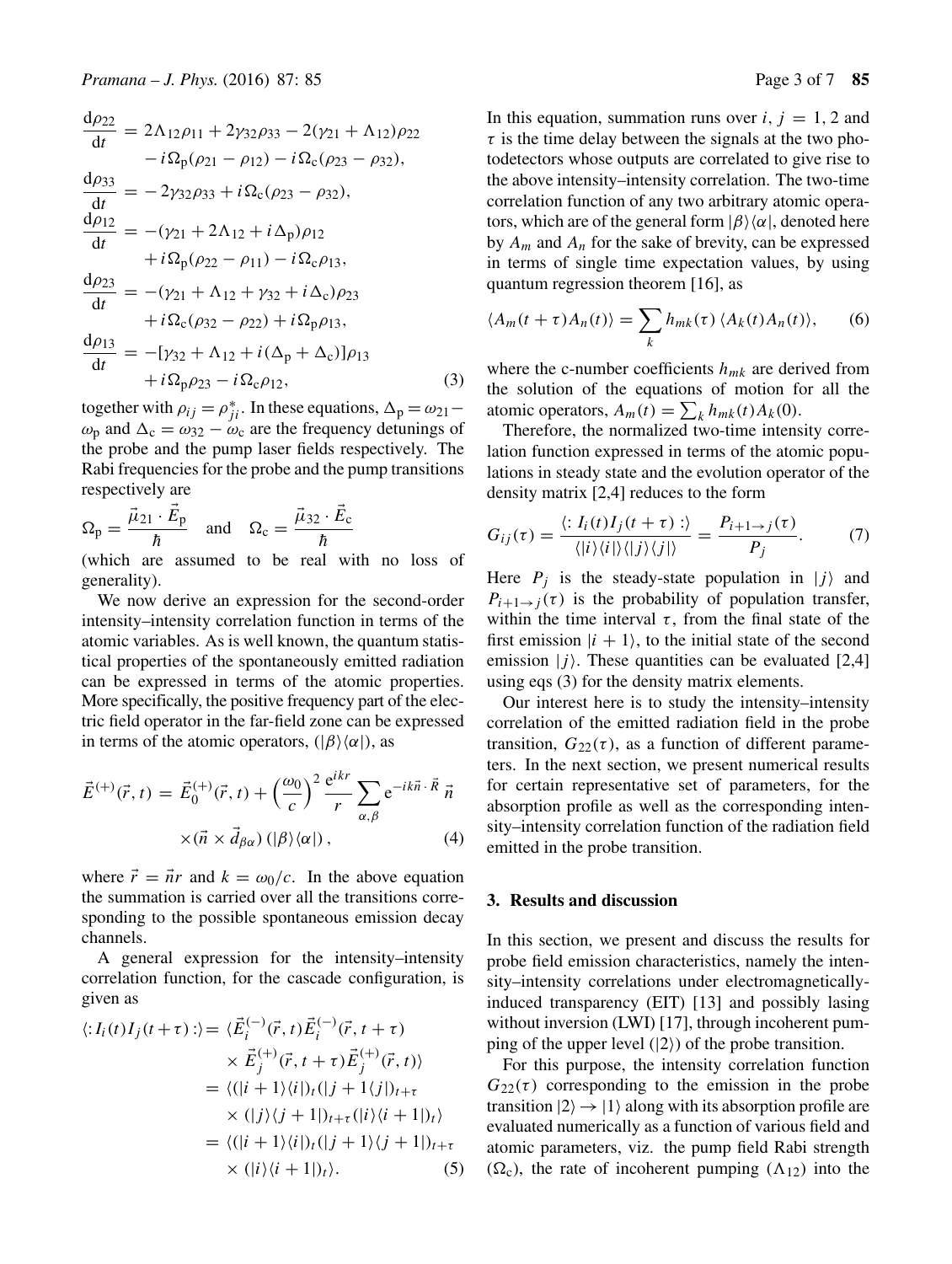upper level of the probe transition and the spontaneous decays in the probe  $(\gamma_{21})$  and pump  $(\gamma_{32})$  transitions.

The parameters chosen here correspond to those used in the experimental studies of EIT in three-level cascade system, for example the  $3S_{1/2} \rightarrow 3P_{1/2} \rightarrow$  $4D_{3/2}$  transition in a sodium atom. For this transition, the level separation wavelengths are  $\lambda_{21} = 589.6$  nm and  $\lambda_{32} = 568.3$  nm. The corresponding spontaneous emission decay rates are  $2\gamma_{21} = 2\pi$  (10 MHz) and  $2\gamma_{32} = 2\pi$  (1.6 MHz) [18].

In the EIT regime, the control field Rabi frequency  $\Omega_c$  is strong compared to the probe Rabi frequency  $\Omega_p$ . Hence, we have fixed the probe field Rabi frequency at  $\Omega_{\rm p} = 0.01\gamma_{21}$  and used two typical control Rabi field strengths viz.,  $\Omega_c = \gamma_{21}/2$  and  $\gamma_{21}$  respectively in figures 2a and 2b to demonstrate the EIT characteristics of the probe field as a function of the probe detuning  $\Delta_p$ . In addition, we also explore in these figures, the effect of incoherent pumping into the upper level of the probe transition ( $|2\rangle$ ) through the ground level ( $|1\rangle$ ), denoted by the parameter  $\Lambda_{12}$ .

It is seen from figures 2a and 2b that for smaller incoherent pump rates  $\Lambda_{12} \ll \gamma_{21}$ , there is no appreciable change in the EIT dip at the line centre and it is nearly identical to the case when there is no incoherent pumping. However, the dip vanishes as the incoherent pumping rate increases but the overall probe absorption reduces further over a wider frequency range. In order to understand the absorption reduction with increasing incoherent pumping rate  $\Lambda_{12}$ , we have also examined the steady-state population difference ( $\rho_{22} - \rho_{11}$ ) between the upper and lower levels of the probe transition (figure not shown here). It is found that, for values of  $\Lambda_{12} \geq 0.5\gamma_{21}$ , the vanishing of EIT dip and absorption reduction occurs due to the saturation of the populations of the levels involved in the probe transition. We find no evidence of LWI in the parameter regime studied here.

The intensity correlation function  $G_{22}(\tau)$  of the probe transition, corresponding to the same parameters as in figures 2a and 2b is illustrated in figures 3a and 3b respectively. These figures reveal that incoherent pumping  $\Lambda_{12}$  has a significant influence on the emission characteristics of the probe field. In the absence of incoherent pumping ( $\Lambda_{12} = 0$ ), we find that within a correlation time  $\tau \sim 1/\gamma_{21}$ , the correlation function rapidly enters the classical domain wherein  $G_{22}(\tau) > 0$ (exhibiting correlations) and remains classical for all later times. On the other hand, even a very weak incoherent pumping causes the correlation function to exhibit anticorrelations [8,17] which is a signature of non-classical behaviour. This can clearly be seen from

the curves for non-zero values of  $\Lambda_{12}$  ranging from  $0.001\gamma_{21}$  to  $0.1\gamma_{21}$ . Note also that, for the same values of  $\Lambda_{12}$ , there is hardly any variation in the EIT profile as can be seen from figures 2a and 2b. At higher values of  $\Lambda_{12} \geq \Omega_c$ , the correlation function re-enters the classical regime, wherein it exhibits correlations again.

Comparison between the probe intensity correlation function, for two different values of the control field strength, plotted in figures 3a and 3b shows that for the larger of the two values of the control field, namely  $\Omega_c = \gamma_{21}$ , the functions exhibit stronger correlations before settling into the steady state of uncorrelated random light. In both cases, it is observed that the re-entry



**Figure 2.** Imaginary part of  $\rho_{21}$ . (**a**)  $\Omega_c = 0.5$  and (**b**)  $\Omega_c =$ 1 for unequal spontaneous emission rates  $\gamma_{32} = 0.16$ . The values of incoherent pumping  $\Lambda_{12}$  for each curve are shown in the legend. The probe field Rabi frequency  $\Omega_{\rm p} = 0.01$ . All parameters ( $\Delta_p$ ,  $\Omega_c$ ,  $\Omega_p$ ,  $\gamma_{32}$  and  $\Lambda_{12}$ ) used here and in subsequent figures are in units of  $\gamma_{21}$ .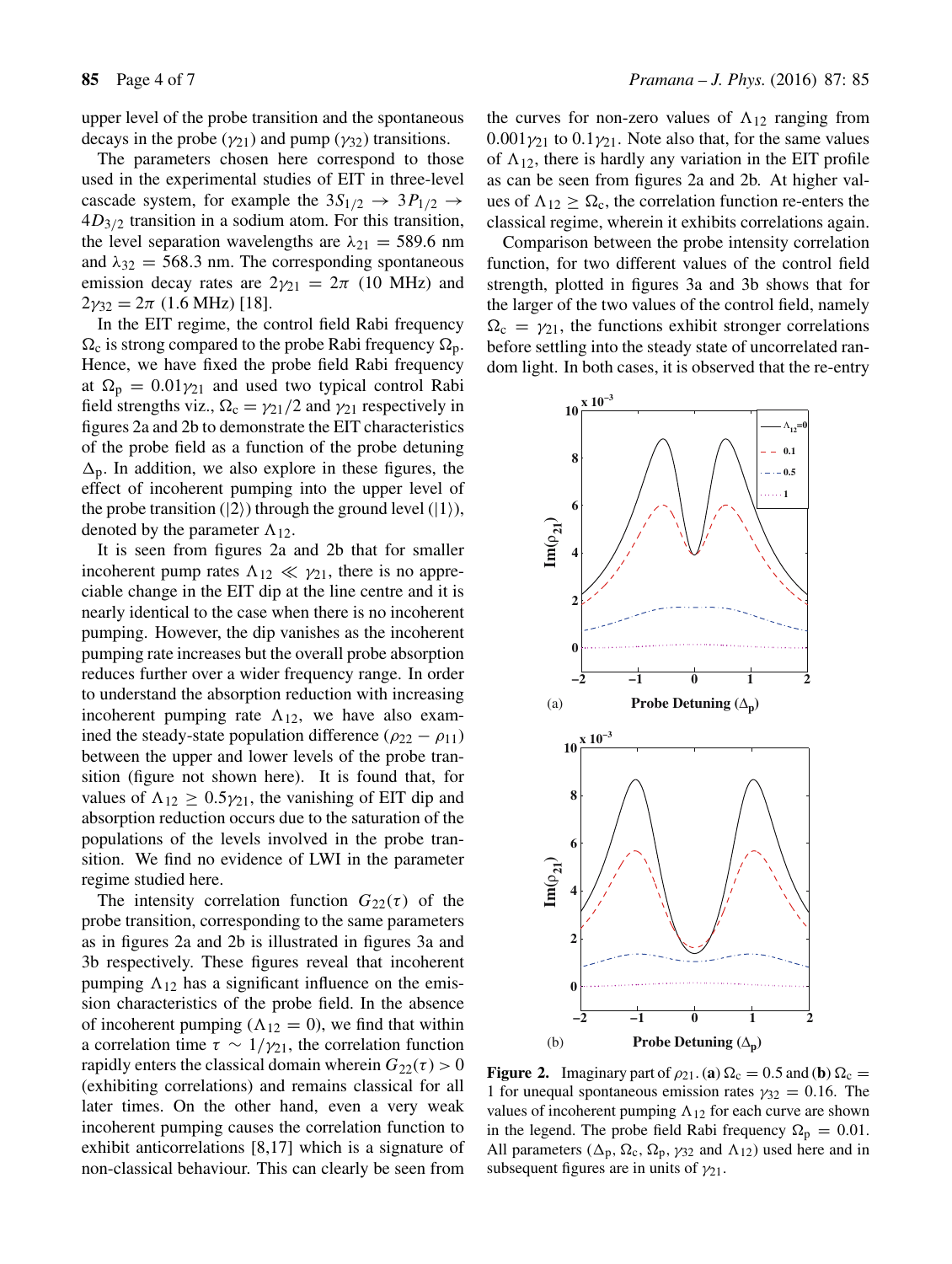into the non-classical regime, wherein it exhibits anticorrelations (for a range of values of the time delay  $\tau$ ) occurs whenever  $\Lambda_{12} \geq \Omega_c$ . The correlation function also is seen to exhibit oscillations for this particular value of the control field. This oscillatory behaviour can be understood as resulting from the Rabi oscillations of the populations of the levels participating in the transition. These Rabi oscillations essentially populate and depopulate the upper level of the probe transition periodically giving rise to oscillatory behaviour in the correlation function.

To further clarify the influence of spontaneous decay rates in the system on the intensity–intensity correlation characteristics, we have also considered equal decay rates ( $\gamma_{21} = \gamma_{32}$ ), as it may be relevant for many atomic systems.

A comparison of the EIT feature in both cases reveals the following. For unequal spontaneous decay rates, we have already seen from figures 2a and 2b that the EIT feature is more pronounced with absorption reduction of around 90% at the line centre. On the other hand, we find that for equal spontaneous decays (see figures 4a and 4b), the absorption reduction at the line centre is very small when  $\Lambda_{12} = 0$ . Furthermore, inclusion of moderate incoherent pumping, for this case, does not give rise to significant change in the EIT feature, whereas at higher values of  $\Lambda_{12}$ , there is reduction





**Figure 3.** The probe field intensity correlation function  $G_{22}(\tau)$ . (**a**)  $\Omega_c = 0.5$  and (**b**)  $\Omega_c = 1$  for unequal spontaneous emission rates  $\gamma_{32} = 0.16$  and for the values of  $\Lambda_{12}$ as shown in the legend. Other parameters are the same as in figure 2.

**Figure 4.** Imaginary part of  $\rho_{21}$ . (**a**)  $\Omega_c = 0.5$  and (**b**)  $\Omega_c = 1$  for equal spontaneous emission rates  $\gamma_{32} = \gamma_{21}$ . Other parameters are the same as in figure 2.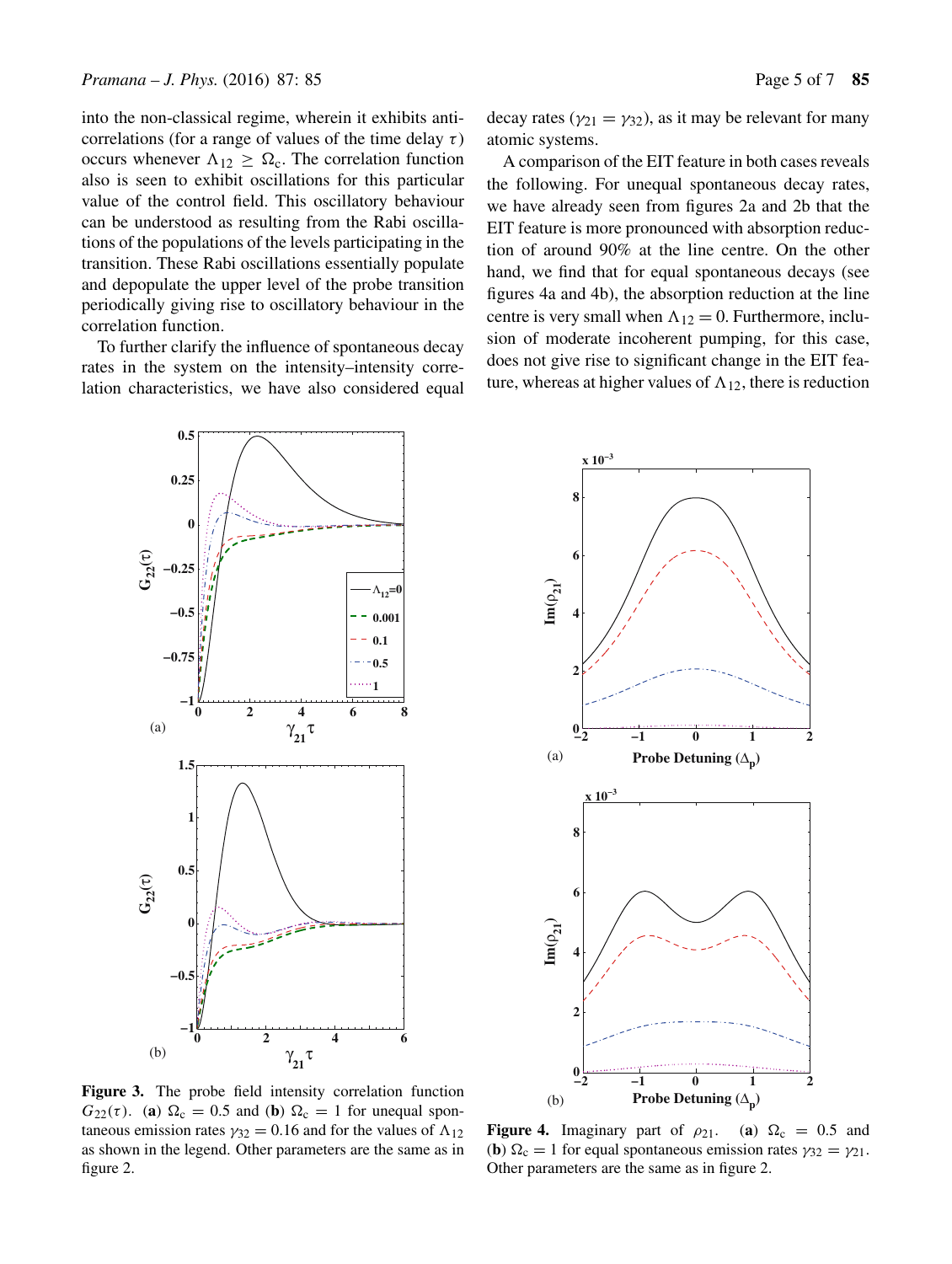in overall absorption over a wider range of frequencies due to the saturation of level populations as seen previously for unequal decay rates.

Figures 5a and 5b reveal that the intensity–intensity correlation function remains largely non-classical for the range of pump Rabi field strengths we have studied, for equal spontaneous decay rates. The correlation function is seen to exhibit sub-Poissonian characteristics mostly, except for the largest value of control Rabi field of  $\Omega_c = \gamma_{21}$  considered here, in which case there is a small window of cross-over into the classical regime from  $\tau = 2.5$  to 4 (where it is slightly greater than 0). For times beyond this window of classicality, the correlation function is seen to approach the steadystate behaviour of uncorrelated random field.



**Figure 5.** The probe field intensity correlation function  $G_{22}(\tau)$ . (**a**)  $\Omega_c = 0.5$  and (**b**)  $\Omega_c = 1$  for equal spontaneous emission decay rates  $\gamma_{32} = \gamma_{21}$ . Other parameters are the same as in figure 3.

#### **4. Conclusion**

In conclusion, we have investigated the role of incoherent pumping on photon statistics of the probe transition in a three-level cascade EIT configuration. Both equal and unequal spontaneous emission decay rates from upper levels, the latter of which corresponds to the actual experimental conditions in alkali systems were considered. Our study demonstrates that although the incoherent pumping into the upper level of the probe transition does not markedly alter the probe absorption (EIT) characteristics, it is seen to modify the second-order correlation function of the probe field significantly. Even a small amount of incoherent pumping causes the emitted radiation to change from classical (in the absence of incoherent pump) to non-classical nature.

The absorption reduction at higher values of incoherent pumping is found to occur due to saturation of the populations of the levels participating in the transition.

The present study clearly demonstrates that a comprehensive understanding of the incoherent pumping can be attained from a study of the intensity–intensity correlation function rather than looking at the absorption profile alone. Such a study may not only lead to a better understanding of the role of different processes but also provide us with a means of controlling the probe emission characteristics by manipulating the system and field parameters.

# **Acknowledgements**

Shaik Ahmed acknowledges the University Grants Commission, India and Preethi N Wasnik acknowledges RGNJRF(SC), University Grants Commission, India for financial support.

#### **References**

- [1] H Paul, *Re*v*. Mod. Phys.* **54**, 1061 (1982)
	- R Loudon, *The quantum theory of light*, 2nd Edn (Oxford University Press, 1983)
- [2] H Huang, S Y Zhu, M S Zubairy and M O Scully, *Phys. Re*v*. A* **53**, 1834 (1996)
- [3] S Swain, P Zhou and Z Ficek, *Phys. Re*v*. A* **61**, 043410 (2000)
- [4] Z Ficek and S Swain, *Phys. Re*v*. A* **69**, 023401 (2004)
- [5] Sumanta Das and G S Agarwal, *Phys. Re*v*. A* **77**, 033850 (2008)
- [6] G S Agarwal, J von Zanthier, C Skornia and H Walther, *Phys. Re*v*. A* **65**, 053826 (2002)
- [7] C Yao, W Fei, S Wen-Xing and X Ming, *Chin. Phys. Lett.* **29**, 114209 (2012)
- [8] D Felinto, L S Cruz, R A de Oliveira, H M Florez, M H G de Miranda, P Nussenzveig, M Martinelli and J W R Tabosa, *Opt. Exp.* **21**, 1512 (2013)